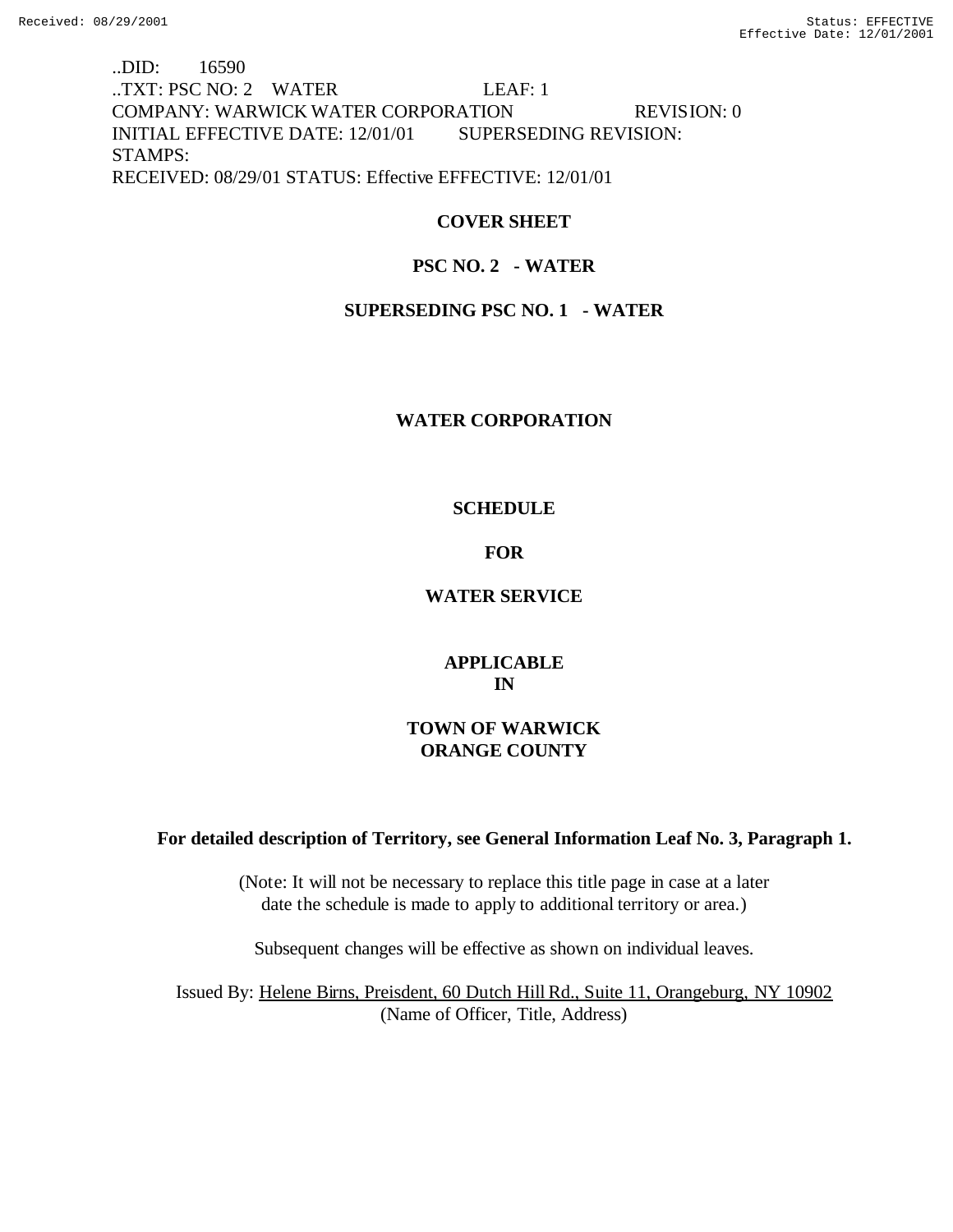..DID: 16598  $\overline{\text{LTAF: PSC NO: 2}}$  WATER LEAF: 2 COMPANY: WARWICK WATER CORPORATION REVISION: 0 INITIAL EFFECTIVE DATE: 12/01/01 SUPERSEDING REVISION: STAMPS: RECEIVED: 08/29/01 STATUS: Effective EFFECTIVE: 12/01/01

### **TABLE OF CONTENTS**

|    | <b>GENERAL INFORMATION</b>                                                                                                                                                 | <b>LEAF NO.</b> |
|----|----------------------------------------------------------------------------------------------------------------------------------------------------------------------------|-----------------|
| 1. | Territory                                                                                                                                                                  | 3               |
| 2. | <b>Application for Water Service</b>                                                                                                                                       | 3               |
| 3. | Deposits - Security                                                                                                                                                        | 3               |
| 4. | Deposits - Interest                                                                                                                                                        | 4               |
| 5. | Deposits - Return                                                                                                                                                          | 4               |
| 6. | Deposits - Other                                                                                                                                                           | 4               |
| 7. | <b>General Rules</b>                                                                                                                                                       | $5 - 6$         |
| 8. | Metered Service                                                                                                                                                            | $6 - 7$         |
| 9. | <b>Unmetered Service</b>                                                                                                                                                   | 7               |
|    | 10. Extension of Mains                                                                                                                                                     | $\overline{7}$  |
|    | 11. Discontinuance of Service - Non-payment                                                                                                                                | $7 - 8$         |
|    | 12. Discontinuance of Service - Other                                                                                                                                      | $8 - 9$         |
|    | 13. Discontinuance of Residential Service - Special Procedures                                                                                                             | 9               |
|    | 14. Deferred Payment Agreements                                                                                                                                            | 9               |
|    | 15. Complaint Handling Procedures                                                                                                                                          | 10              |
|    | 16. Restoration of Service                                                                                                                                                 | $10 - 11$       |
|    | 17. Interest on Customer Overpayments                                                                                                                                      | 11              |
|    | 18. Regulation                                                                                                                                                             | 11              |
|    | <b>RATES</b><br>Service Classification No. 1<br>Issued By: Helene Birns, President, 60 Dutch Hill Rd., Suite 11, Orangeburg, NY 10902<br>(Name of Officer, Title, Address) | 12              |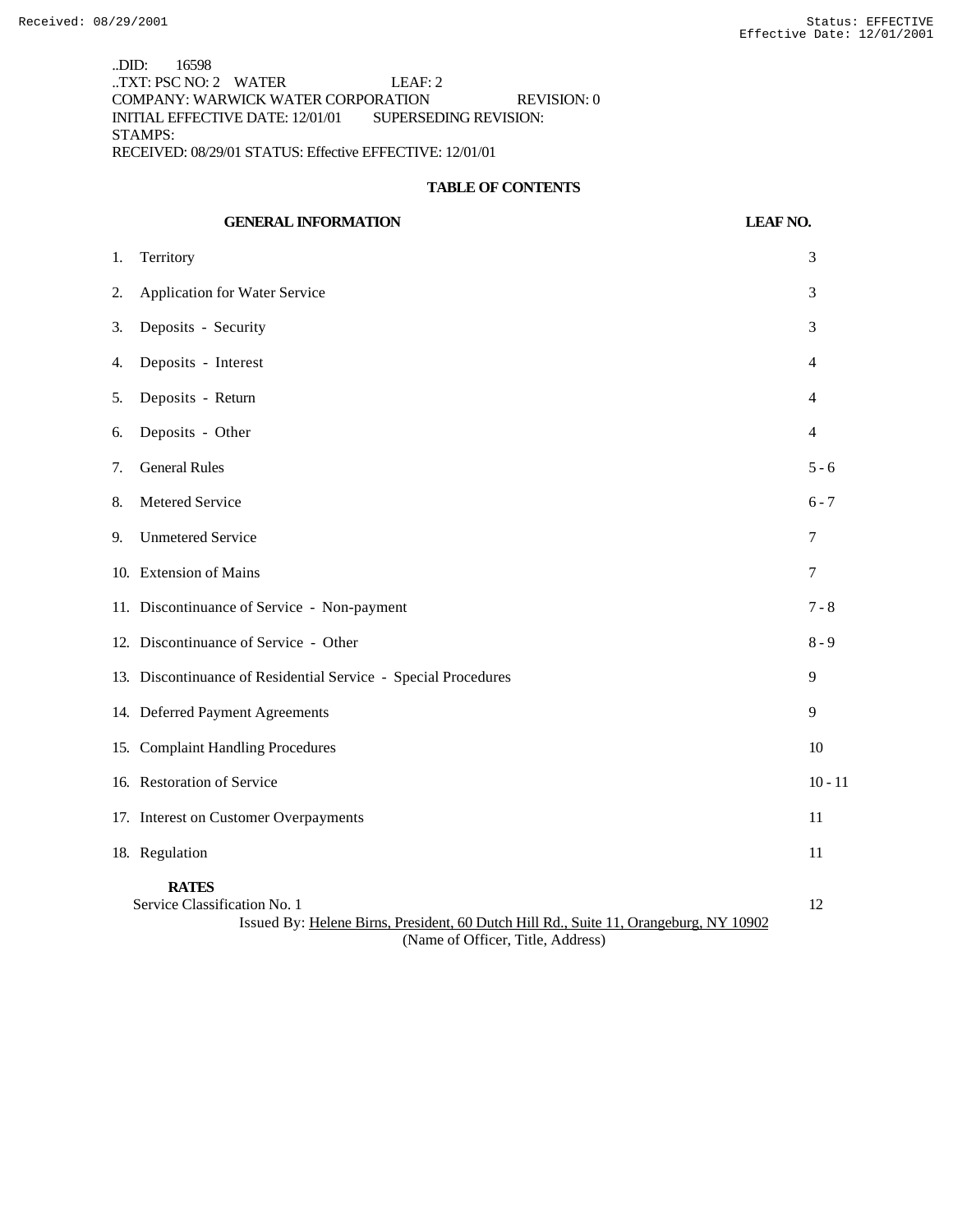..DID: 16599 ..TXT: PSC NO: 2 WATER LEAF: 3 COMPANY: WARWICK WATER CORPORATION REVISION: 0 INITIAL EFFECTIVE DATE: 12/01/01 SUPERSEDING REVISION: STAMPS: RECEIVED: 08/29/01 STATUS: Effective EFFECTIVE: 12/01/01

#### **GENERAL INFORMATION**

1. Territory (County, Town, Development, Streets, etc.)

 TOWN OF WARWICK ORANGE COUNTY

- 2. Application for Water Service
	- A. Written application for service may be required.
	- B. A separate application may be required for each premises.
	- C. Premises may be subject to inspection by the company.
	- D.Applications need not be accepted from customers with charges due on any water accounts with the company. The company must accept an application if the customer enters into a deferred payment agreement.

E.Service pipe installations are subject to company approval.

- 3. Deposits Security
	- A.As a condition of receiving service, the company may require a deposit from customers that are delinquent (having a bill remaining unpaid 23 days from the date mailed), seasonal, short term or temporary or who have had service terminated for non-payment during the preceding 6 months. In addition, a deposit may also be required from a nonresidential customer whose credit has not been established with the company. A delinquent customer shall be provided with a written notice 20 days before the deposit is assessed which states that failure to make timely payments will permit the company to require a deposit from such customer.
	- B.Deposits from applicants and customers may not exceed two times the estimated average monthly bill for a calendar year, except in the case of customers whose usage varies widely where deposits may not exceed twice the average monthly bill for the peak season.
	- C.The company shall perform an annual review of the billing history of every customer who has a deposit with the company to assure that a deposit is still required under (3A) above and that the amount of the deposit conforms with (3B) above. The company reserves the right to review the deposit at any time. If a review shows that the deposit held falls short of the amount the company may require by 25 percent or more, the company may require the payment of an additional amount. If a review shows that the deposit held exceeds the amount required by 25 percent or more, the company shall refund the excess to the customer. The customer may request a downward revision of the deposit. Issued By: Helene Birns, President, 60 Dutch Hill Rd., Suite 11, Orangeburg, NY 10902

(Name of Officer, Title, Address)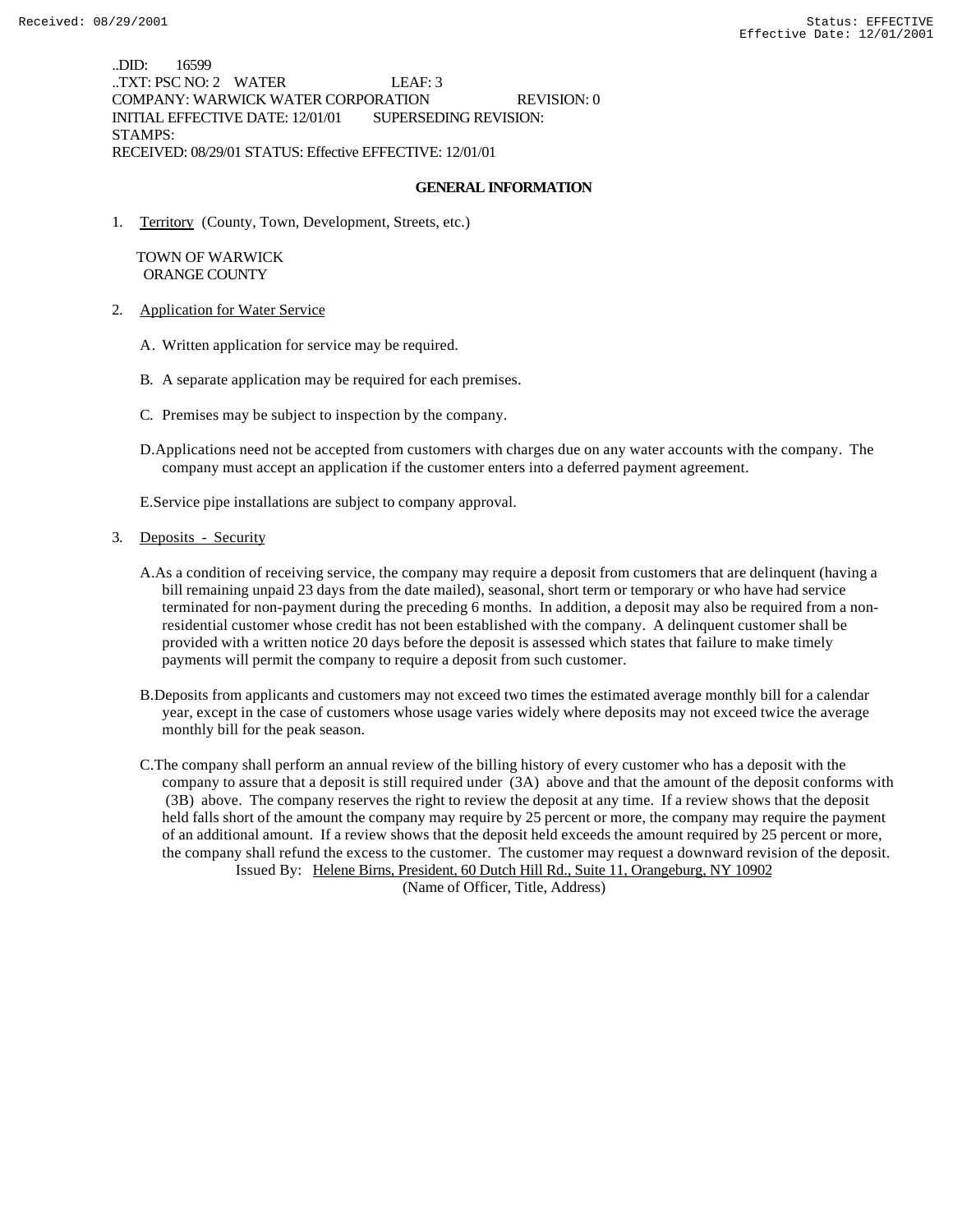..DID: 16600 ..TXT: PSC NO: 2 WATER LEAF: 4 COMPANY: WARWICK WATER CORPORATION REVISION: 0 INITIAL EFFECTIVE DATE: 12/01/01 SUPERSEDING REVISION: STAMPS: RECEIVED: 08/29/01 STATUS: Effective EFFECTIVE: 12/01/01

#### **GENERAL INFORMATION**

#### 4. Deposits - Interest

Every deposit shall earn simple interest at the rate per annum prescribed by the Public Service Commission. The interest must be paid to customers when the deposit is returned. If the deposit has been held for 12 consecutive months or more, the interest must be credited to the customer no later than the first bill rendered after the next succeeding first day of October and at the end of each succeeding 12 month period.

#### 5. Deposits - Return

- A.The company shall return to a customer a deposit or portion of a deposit and all interest thereon no more than 30 days after:
	- (1) the day the account is closed and all bills are paid; or
	- (2)the date of the first bill for service rendered after a 12 month period during which time the customer was not delinquent, provided there is no other basis for the company to request a deposit; or
	- (3)a review of the deposit shows that a reduction of the deposit is warranted.
- B.A deposit or portion of a deposit plus interest thereon that is subject to return may be credited to the customer's account in the amount of any outstanding charges. If any balance remains, a refund check shall be issued.
- 6. Deposits Other
	- A.In the event that the applicant desires service for a trailer or other non-permanent structure, he shall deposit with the company all costs of the connection of such service. Said deposit shall bear simple interest as required above and shall be refunded at the end of 10 years, or sooner in the event that a permanent structure for such service connection is completed.
	- B.The company may also require deposits from customers to guarantee future payments as set forth in lawn sprinkler, main extension, or other forms of contracts which are in a form approved by the Public Service Commission. The interest rates for these deposits will be the same as the interest rates for security deposits and such interest will be credited to the customer as prescribed by Commission rules.

Issued By: Helen Birns, President, 60 Dutch Hill Rd., Suite 11, Orangeburg, NY 10902 (Name of Officer, Title, Address)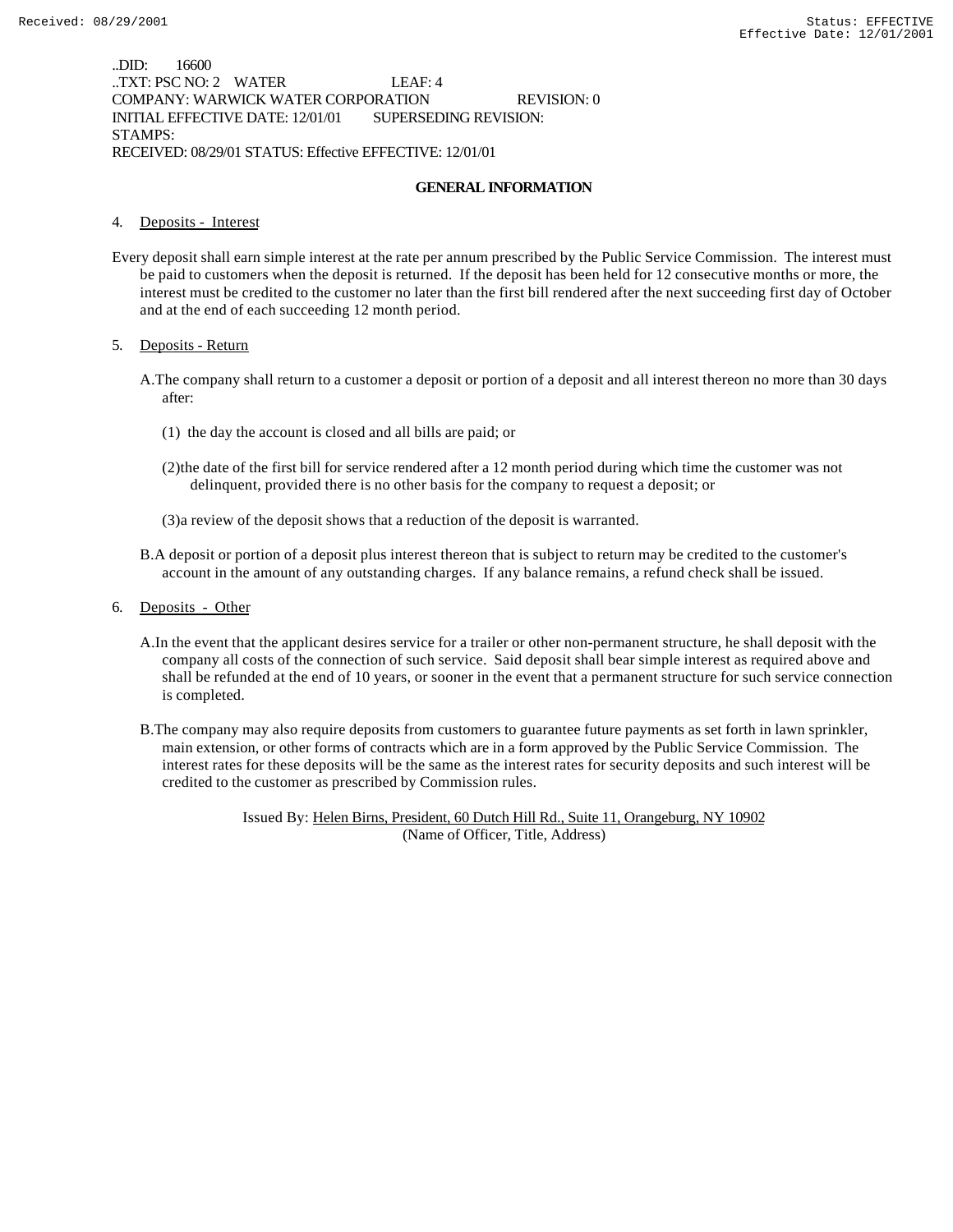..DID: 16601 ..TXT: PSC NO: 2 WATER LEAF: 5 COMPANY: WARWICK WATER CORPORATION REVISION: 0 INITIAL EFFECTIVE DATE: 12/01/01 SUPERSEDING REVISION: STAMPS: RECEIVED: 08/29/01 STATUS: Effective EFFECTIVE: 12/01/01

#### **GENERAL INFORMATION**

#### 7. General Rules

- A.Customers must provide 10 days' written notice prior to the date on which termination of service is requested or prior to a change of occupancy, until which date the customer will be responsible for payment of service.
	- B.Fire hydrants shall not be used without the written permission of the company or unless in conformance with filed fire protection tariff provisions.
	- C.The company will not be liable for damage resulting from the presence of its facilities, supply, or use of water service, except damage resulting from gross negligence of the company.
	- D.The company may shut off water in its mains to make repairs and extensions. Where possible, proper advance notice will be made to customers affected.
	- E.The use of water for sprinkling, swimming pools, or other less essential uses may be restricted or prohibited where such use may unreasonably reduce the adequacy of service for other domestic purposes.
	- F.There must be a separate service for each premises.
	- G.Installation of service pipes and mains will not normally be made when the ground is frozen.
	- H.The customer is responsible for service pipes and plumbing within the property line. Any plumbing work done on the customer's service pipe is subject to approval by the company. No underground work shall be covered up until it has been inspected and approved by the company.
	- I.All leaks on customer premises or the customer portion of the service pipe must be repaired as soon as possible.
	- J.All mains, services (up to the property line) and other water system facilities will be maintained and replaced by the company.
	- K.The company will supply water in the distribution system at pressures between 20 and 100 pounds per square inch (psi) and will strive, where practicable, to maintain a normal working pressure of 60 psi with a minimum of 35 psi. If the company makes changes to its system which cause the pressure to increase to over 100 psi to existing customers, the company will be responsible for the first installation of the necessary equipment in the customer's premises. From that point on the equipment will be considered part of the customer's internal plumbing and the customer will be responsible for its maintenance or replacement. If a water pressure reducing valve, in the customer's or applicant's opinion, is necessary or desired to safeguard the plumbing, it is the customer's or applicant's responsibility to purchase, install and maintain this equipment. Where a pressure reducing valve is used it is also advisable to install a suitable pressure relief valve. All installations will comply with the local building codes and standards and are considered a part of the customer's internal plumbing.

Issued By: Helen Birns, President, 60 Dutch Hill Rd., Suite 11, Orangeburg, NY 10902 (Name of Officer, Title, Address)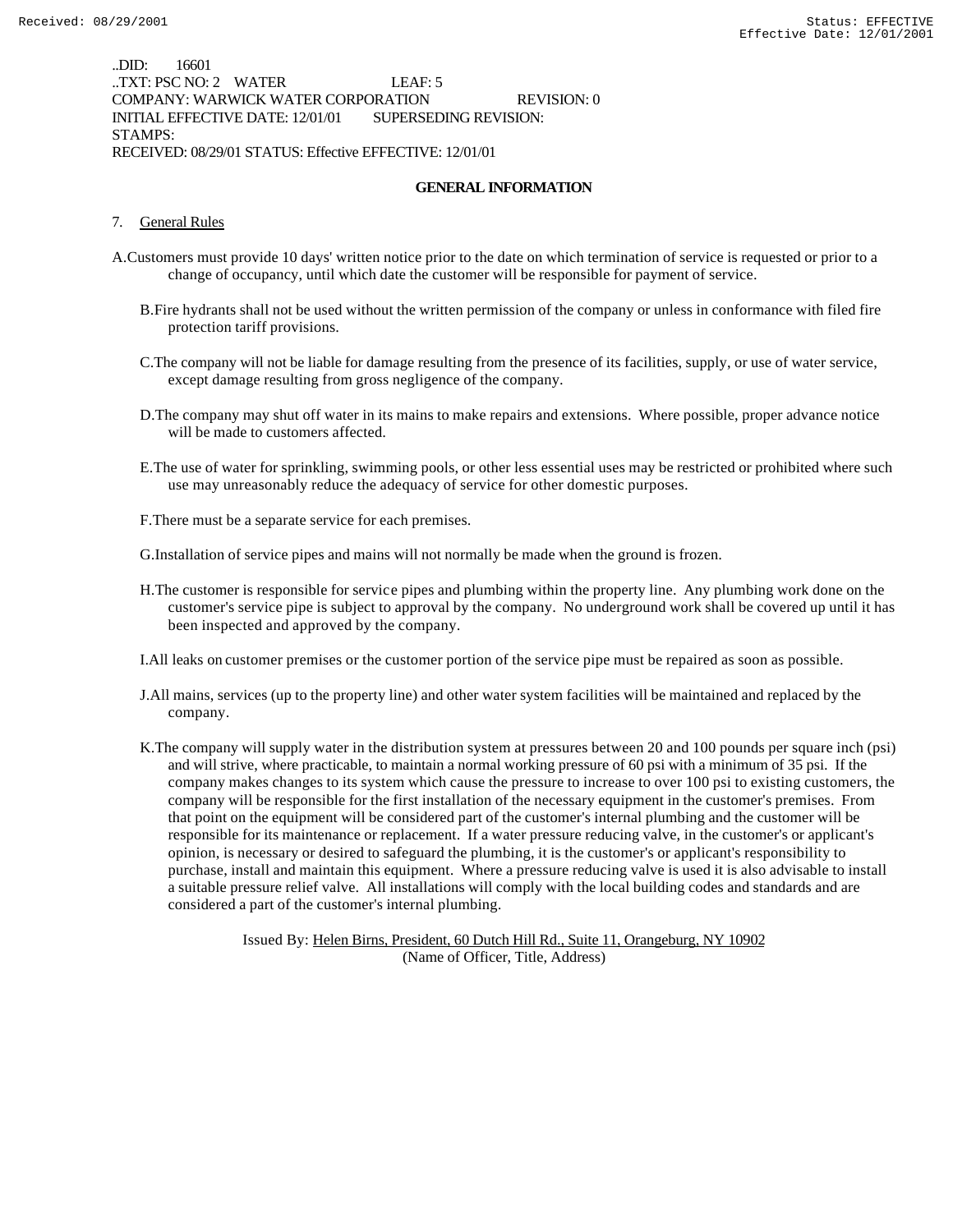..DID: 16602 ..TXT: PSC NO: 2 WATER LEAF: 6 COMPANY: WARWICK WATER CORPORATION REVISION: 0 INITIAL EFFECTIVE DATE: 12/01/01 SUPERSEDING REVISION: STAMPS: RECEIVED: 08/29/01 STATUS: Effective EFFECTIVE: 12/01/01

#### **GENERAL INFORMATION**

- L.Where an applicant is seeking service at an elevation or gradient which could not otherwise be adequately serviced by existing plant, the company will require that the applicant bear the additional cost of providing such extraordinary service, or in the alternative, require the applicant to purchase, install and maintain the necessary special equipment, such as a hydro-pneumatic system, needed to serve the premises. The installation of a hydro-pneumatic system as part of the customer's internal plumbing may be subject to approval of the Health Department and should comply with local building codes and standards.
- M.Cross connections to water sources other than the company's or with other facilities are strictly prohibited. Customers must, at their expense, install and maintain such backflow prevention devices as may be required by the company in accordance with good water works practice or applicable laws or regulations.
- N.Customers must permit company representatives to enter their premises on reasonable request for purposes relating to the operation and maintenance of the company's system, including inspection of the customer's and the company's facilities, installation, reading, testing, replacement and removal of meters, and terminating and restoring service.
- O.No person shall maliciously, willfully or negligently break, damage, destroy, uncover, deface, block access to or tamper with any pipe, valve, meter, structure, appurtenance or equipment which is a part of the water works system.
- 8. Metered Service (if applicable and provided for in Service Class No. 1 or Nos.  $\Box$ )

A.A meter of a type approved by the Commission is required for each premises.

- B.The company will furnish, install, and maintain the meter. Unless the meter register is set at zero, the company shall attach a tag with the date and meter dial reading at the time of installation.
- C.The customer will provide a location for the meter acceptable to the company and will be responsible for the cost of repairing damage resulting from human interference, frost, backflow of hot water, or other such causes.
- D.Where the company agrees it is necessary to set a meter outside the building, it shall be installed at the expense of the customer in a pit acceptable to the company which is both water-tight and frostproof. The cover of the pit shall be fastened with a convenient locking device. Where the distance from the property line to the front wall of the building is greater than 75 feet, the company may require that the meter be set in a pit at or near the property line. If the pit is to be installed on property not owned or controlled by the customer, written consent of the owner of the property shall be obtained prior to the installation.

Issued By: Helen Birns, President, 60 Dutch Hill Rd., Suite 11, Orangeburg, NY 10902 (Name of Officer, Title, Address)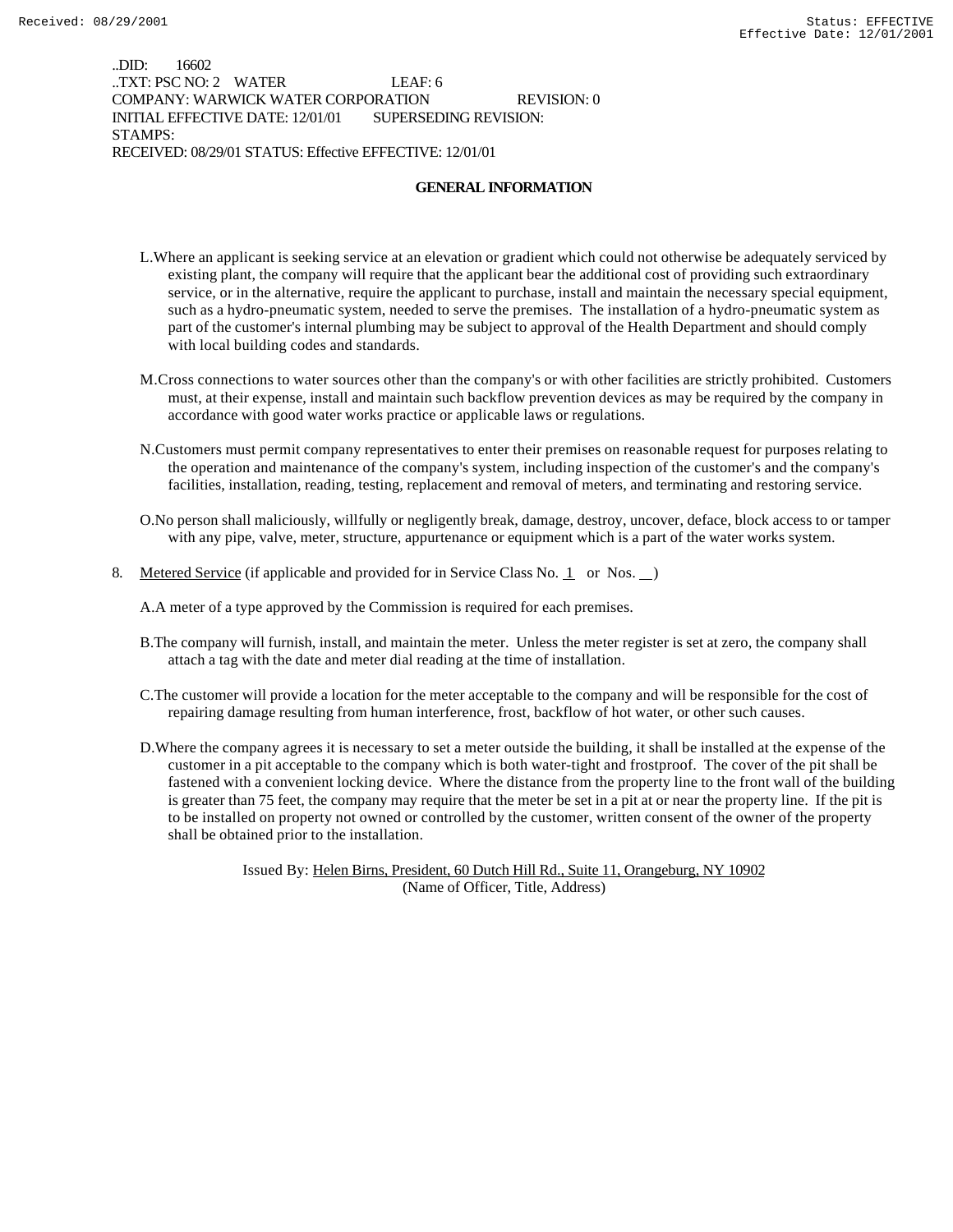..DID: 16591 ..TXT: PSC NO: 2 WATER LEAF: 7 COMPANY: WARWICK WATER CORPORATION REVISION: 0 INITIAL EFFECTIVE DATE: 12/01/01 SUPERSEDING REVISION: STAMPS: RECEIVED: 08/29/01 STATUS: Effective EFFECTIVE: 12/01/01

#### **GENERAL INFORMATION**

E.The company reserves the right to remove, test, and replace the meter.

- F.The company shall afford the customer an opportunity to verify the final reading of any water meter removed from the premises and obtain the customer's signature on a meter removal card which shows the date removed and the reading.
- G.Meters will be tested in conformance with rules of the Public Service Commission. In the case of a disputed account involving the accuracy of the meter, the company will have the meter tested upon the request of the customer. Should the customer request to have a second meter test within 1 year, the customer will be responsible for the actual cost incurred to have the meter tested including the cost to remove the meter, payable in advance to the company. This fee will be refunded if the meter's final weighted average is found to register in excess of 100 percent. Adjustments in bills for over-registration of the meter will be made in accordance with the current rules of the Public Service Commission.

H.Bills will show meter readings and the dates read.

I.Bills will be reasonably estimated where a meter has been inaccessible and will be so indicated on the bill.

J.Where a meter has ceased to register or its percentage of accuracy cannot be determined, an estimated bill for the current period may be rendered. For all other periods the bill shall be the minimum applicable charge.

9. Unmetered Service (if applicable and provided for in Service Class No. \_\_ or Nos. \_\_)

All applicable provisions of this tariff shall apply.

10. Extension of Mains

Mains will be extended in conformance with Commission Rules and Regulations found in 16 NYCRR, Part 501.

11. Discontinuance of Service - Non-Payment

 Service may be discontinued under the following provisions: for non-payment of any amount due for water supplied, for failure to make any payment due under a deferred payment agreement or for meter repairs (see Section 8C), for failure to post a required deposit or for failure to pay any fee or charge accruing under the contract or tariff.

> Issued By: Helene Birns, President, 60 Dutch Hill Rd., Suite 11, Orangeburg, NY 10902 (Name of Officer, Title, Address)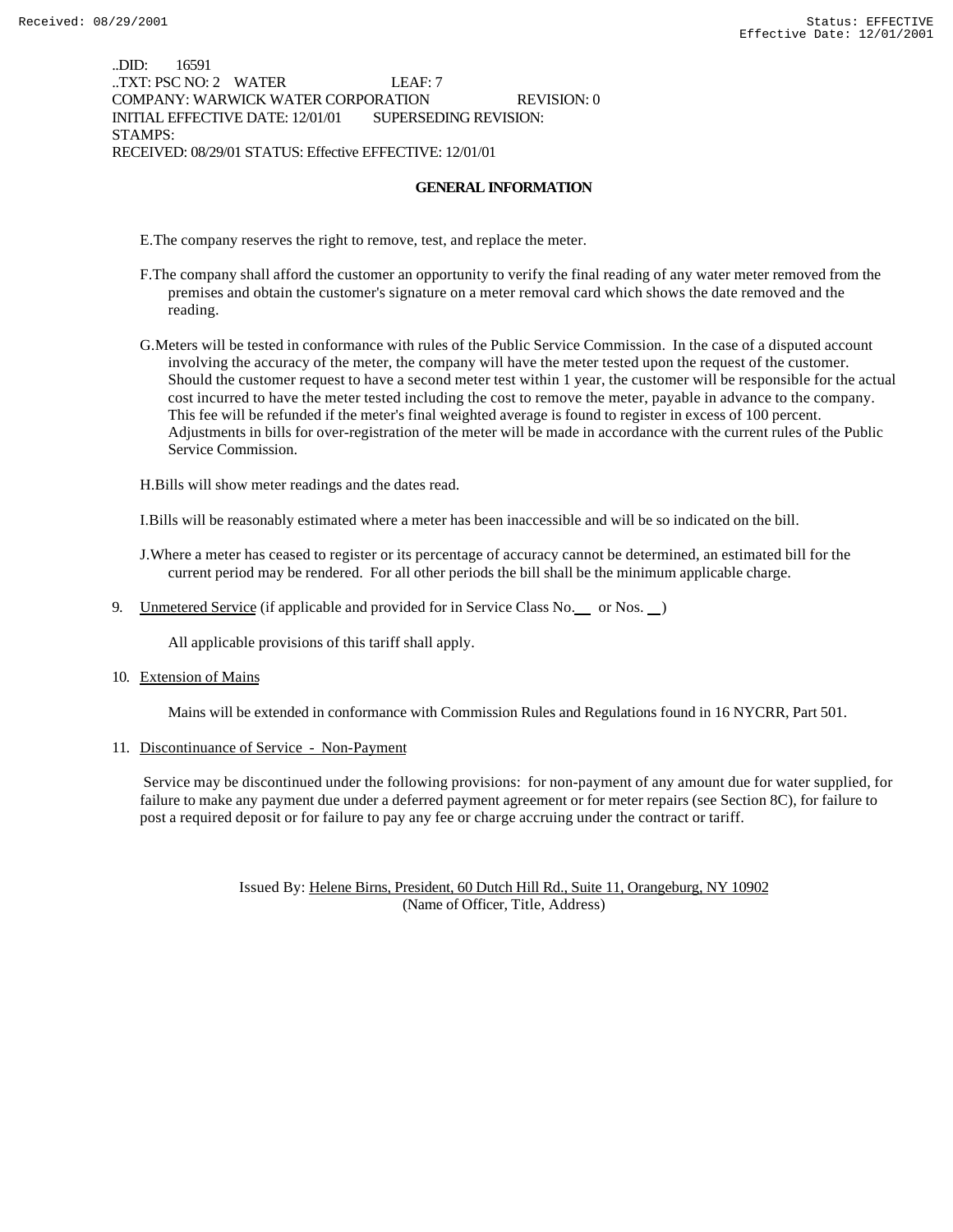..DID: 16592 ..TXT: PSC NO: 2 WATER LEAF: 8 COMPANY: WARWICK WATER CORPORATION REVISION: 0 INITIAL EFFECTIVE DATE: 12/01/01 SUPERSEDING REVISION: STAMPS: RECEIVED: 08/29/01 STATUS: Effective EFFECTIVE: 12/01/01

#### **GENERAL INFORMATION**

- A.A bill not paid within 23 days of mailing is considered delinquent, and the company may discontinue service after complying with 16 NYCRR, Part 533 which requires: (1) 15 days written notice if served personally, or (2) 15 days after a registered letter containing such notice has been signed or refused, or (3) 18 days after mailing written notice in a post-paid wrapper. Service will not be re-established until payment of all proper arrears, charges and deposits is made or a deferred payment agreement is entered into. Receipt of a subsequently dishonored negotiable instrument in response to a notice of discontinuance shall not constitute payment of the customer's account and the company shall not be required to issue additional notice prior to discontinuance. There will be a charge for processing all returned checks equal to the bank charge plus a handling fee of \$5.00 (not to exceed the maximum allowed by section 5-328 of General Obligations Law).
- B.The company will not discontinue service to residential premises for non-payment of bills on a Friday, Saturday, Sunday, public holiday (as defined in General Construction Law), or on a day on which the utility's main office is closed. Discontinuance can only take place from Monday to Thursday between the hours of 8 a.m. and 4 p.m.
- C.The company will not discontinue service for non-payment of bills to any person or entity receiving public assistance if the payment for such service is to be paid directly by the Department of Social Services or by the local Social Services representatives.

#### 12. Discontinuance of Service - Other

- A.Service rendered under any application, contract or agreement may be discontinued by the company after reasonable notice for any of the following reasons:
	- (1)For willful or indifferent waste of water due to any cause or for non-authorized use of water.
	- (2)For failure to protect from damage the meter and connection, or for failure to protect and maintain the service pipe or fixtures on the property of the customer in a condition satisfactory to the company.
	- (3)For tampering with any meter, connections, service pipe, curb cock, seal or any other appliance of the company controlling or regulating the customer's water supply.
	- (4)For failure to provide the company's employees reasonable access to the premises supplied, or for obstructing the way of ingress to the meter or any other appliances controlling or regulating the customer's water supply.

(5)In case of vacancy of the premises.

Issued By: Helene Birns, President, 60 Dutch Hill Rd., Suite 11, Orangeburg, NY 10902 (Name of Officer, Title, Address)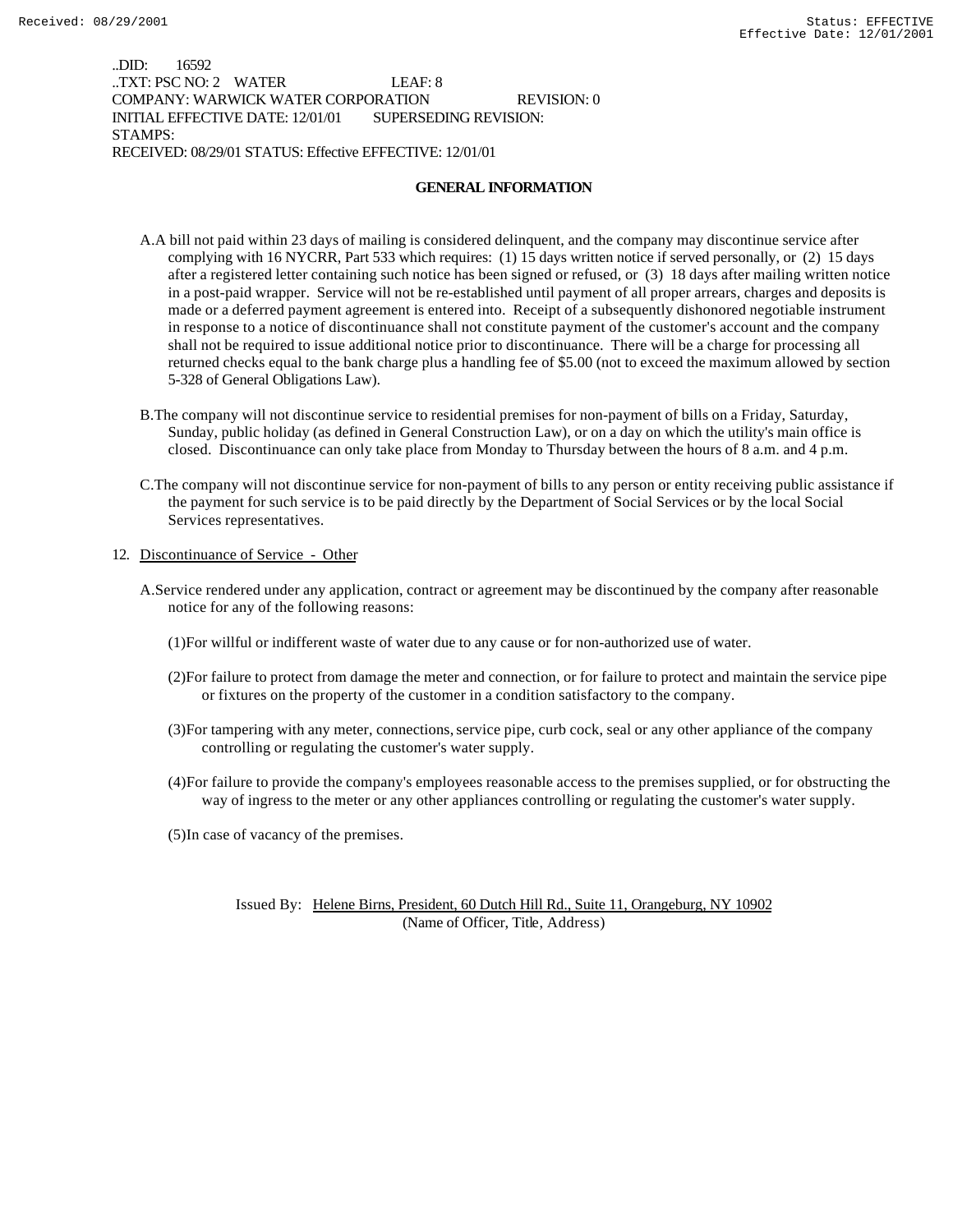..DID: 16594 ..TXT: PSC NO: 2 WATER LEAF: 9 COMPANY: WARWICK WATER CORPORATION REVISION: 0 INITIAL EFFECTIVE DATE: 12/01/01 SUPERSEDING REVISION: STAMPS: RECEIVED: 08/29/01 STATUS: Effective EFFECTIVE: 12/01/01 RECEIVED: STATUS: EFFECTIVE:

#### **GENERAL INFORMATION**

(6)For cross connections.

- (7)For submetering or reselling water.
- (8)For non-compliance with water usage restrictions.
- (9)For violation of any rule or regulation of the company as filed with the Public Service Commission, provided such violation affects the reliability or integrity of the water system.
- B.Written notice of discontinuance of service shall contain the information required by 16 NYCRR Section 533.3 and will be given except in those instances where a public health hazard exists.
- C.The company may, at any time, temporarily discontinue water service in case of accident, or for the purpose of making connections, alterations, repairs, changes, etc.
- D.Except as stated in the preceding paragraph, or in the case of a violation that threatens the integrity of the water system, the company shall not discontinue service to any customer on a Friday, Saturday, Sunday, Public Holiday or on a day when the company is not open for business. Public Holiday shall refer to those holidays defined in the General Construction Law.

#### 13.Discontinuance of Residential Service - Special Procedures

 If termination of service would result in serious impairment to health and safety, the company must delay the termination of service or, if service has already been terminated, must restore service, for thirty days under the following conditions:

- A. all occupants are either blind, disabled, 62 years of age or older or 18 years of age or under;
- B. a medical emergency exists; or
- C. if heating would be affected between November 1 and April 1.

 It is the customer's responsibility to notify the company that such conditions exist and to provide any required documentation. The company may require that the customer make appropriate arrangements to pay any arrears as well as pay current bills.

14. Deferred Payment Agreements

 In addition to those circumstances in Section 13, the company will consider granting customers reasonable payment terms in cases where a customer is threatened with termination of service, or where the company has issued a backbill to a customer. Any such agreement may require the customer to make a reasonable down payment, and to pay current bills when issued.

> Issued By: Helene Birns, President, 60 Dutch Hill Rd., Suite 11, Orangeburg, NY 10902 (Name of Officer, Title, Address)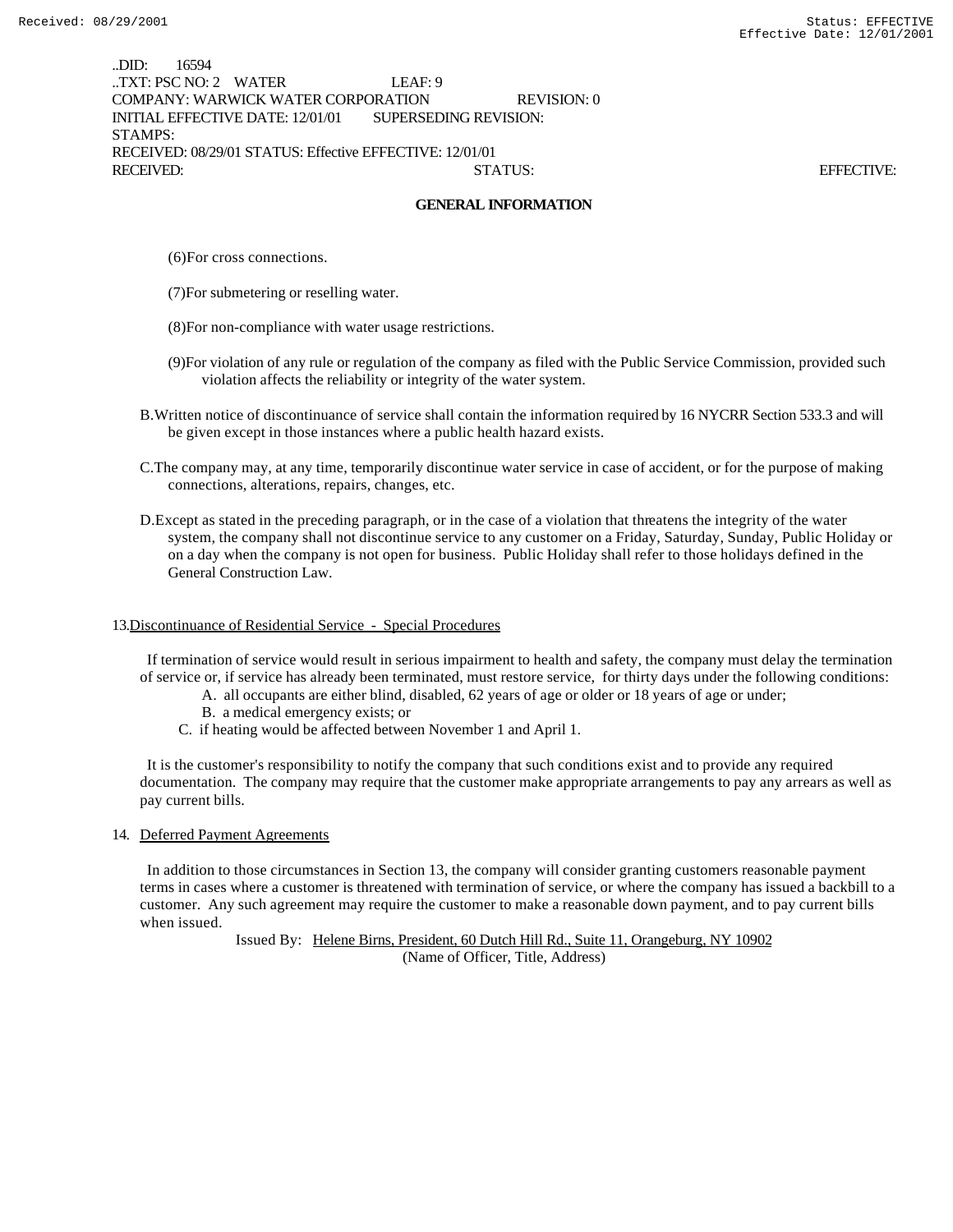..DID: 16595 ..TXT: PSC NO: 2 WATER LEAF: 10 COMPANY: WARWICK WATER CORPORATION REVISION: 0 INITIAL EFFECTIVE DATE: 12/01/01 SUPERSEDING REVISION: STAMPS: RECEIVED: 08/29/01 STATUS: Effective EFFECTIVE: 12/01/01

#### **GENERAL INFORMATION**

#### 15.Complaint Handling Procedures

- A.The company will promptly investigate and evaluate all complaints received from customers regarding bills for service rendered or required deposits. The results of the company's findings will be reported to the customer. During the period of investigation and evaluation, service will not be discontinued, nor shall a new notice of termination be issued, provided, however, that the customer will be required to pay the undisputed portion of any balance due, which may include bills for current usage.
- B.After the completion of such an investigation, if the company determines that the disputed service has been rendered, or that the disputed charge or deposit is proper in whole or in part, the company may require that the full bill or deposit be paid. Appropriate notices of the determination shall be given to the customer, and where notice of discontinuance of service was previously sent, or is served with the determination, such notice shall include a statement advising the customer of the availability of the Commission's complaint handling procedures, including the address and telephone number of the Department's Consumer Services Division. Where prior notice of discontinuance was sent, company procedure provides for discontinuance of service if customer fails to pay the proper amount due and owing within 5 days after notice of the company determination was served personally on the customer or at least 8 days after mailing of the notice. Under no circumstances will discontinuance of service occur if so precluded by the Commission.
- C.In situations where the complaint procedures of the Commission have been invoked and it is determined that the disputed service has been rendered or that the disputed charge or deposit is proper and prior notice of discontinuance was sent, a customer's service will not be discontinued for failure to pay the amount found due and owing until at least 5 days after notice of the Commission's determination, where personal service is made, or at least 8 days after mailing of such a notice.

#### 16. Restoration of Service

 A charge will be made to restore service after discontinuance at the customers's request, for non-payment or for violation of these rules.

 This charge will be \$40.00 during normal business hours (8:00 a.m. to 4:00 p.m., Monday through Friday), \$40.00 outside of normal business hours Monday through Friday and \$40.00 on weekends or public holidays. The holidays for which the \$40.00 charge will apply are as follows:

New Year's Day Labor Day Dr. Martin Luther King, Jr. Day Columbus Day Lincoln's Birthday Veteran's Day Washington's Birthday **Thanksgiving Day** Thanksgiving Day Memorial Day Christmas Day Independence Day Issued By: Helene Birns, President, 60 Dutch Hill Rd., Suite 11, Orangeburg,NY 10902

(Name of Officer, Title, Address)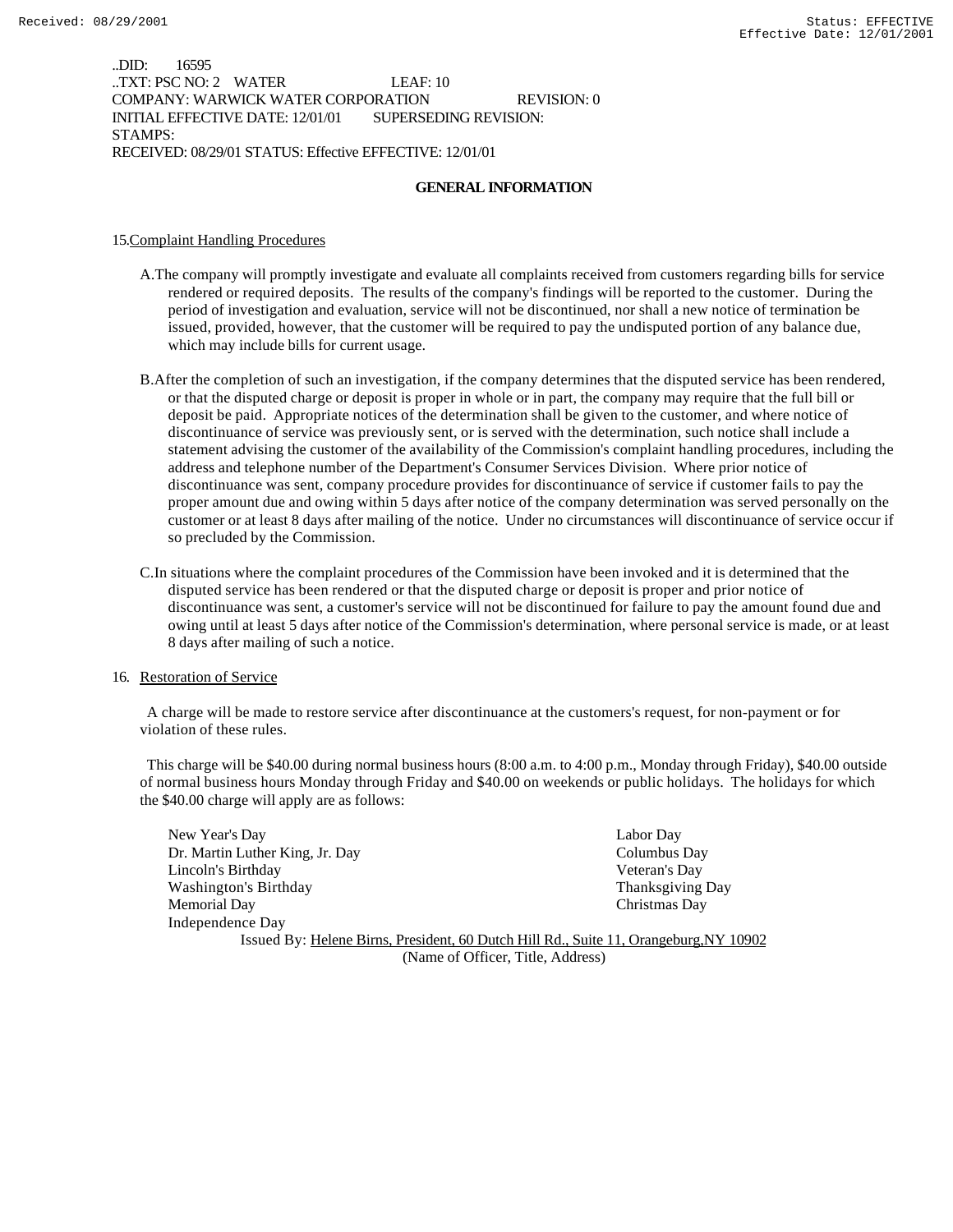# ..DID: 16596 ..TXT: PSC NO: 2 WATER LEAF: 11 COMPANY: WARWICK WATER CORPORATION REVISION: 0 INITIAL EFFECTIVE DATE: 12/01/01 SUPERSEDING REVISION: STAMPS: RECEIVED: 08/29/01 STATUS: Effective EFFECTIVE: 12/01/01

# **GENERAL INFORMATION**

In a case where service is being restored after discontinuance for non-payment, the company may require full payment of all arrears as well as the restoration of service charge. If the company and the customer have entered into some form of payment agreement, the agreed upon down payment may be required before service will be restored.

If it becomes necessary to disconnect service at the main because of willful acts of a customer, the service restoration charge will include the actual costs incurred by the company to disconnect and reconnect the service.

### 17. Interest on Customer Overpayments

The company will provide interest on a customer overpayment as follows:

- A. A customer overpayment is defined as payment by the customer to the company in excess of the correct charge for water service supplied to the customer which was caused by erroneous billing by the utility.
- B. The rate of interest on such amounts shall be the greater of the unadjusted customer deposit rate or the applicable late payment rate, if any, for the service classification under which the customer was billed. Interest shall be paid from the date when the customer overpayment was made, adjusted for any changes in the deposit rate or late payment rate, and compounded monthly, until the date when the overpayment was refunded.
- C. The company will not pay interest on customer overpayments that are refunded within 30 days after such overpayment is received by the company.

## 18. Regulation

 All matters, rules and other situations concerning the rendering of water service which are not specifically covered herein or in a provision of the New York State Codes, Rules and Regulations and which are subject to the jurisdiction of the Public Service Commission, and for which a customer and the company cannot agree as to an equitable and fair solution will be referred to said Commission to be resolved. Either the customer or the company may request that a rule or provision of this tariff be changed for a particular situation.

Issued By: Helene Birns, President, 60 Dutch Hill Rd., Suite 11, Orangeburg, NY 10962 (Name of Officer, Title, Address)